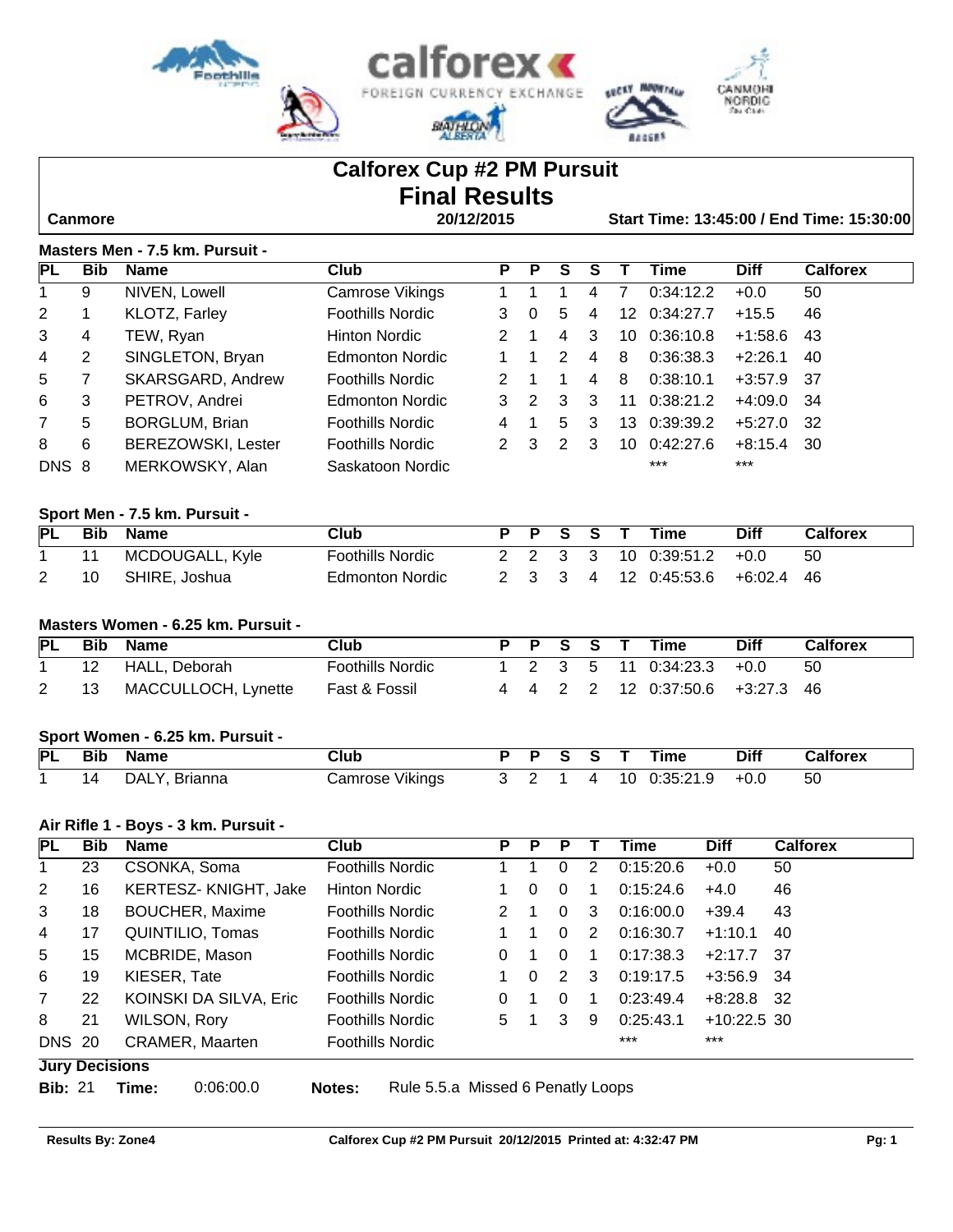## **Dev 1 - Girls - 4 km. Pursuit -**

| <b>PL</b> | <b>Bib</b> | Name                   | <b>Club</b>             | P             |   |   |    | Time      | <b>Diff</b> | <b>Calforex</b> |
|-----------|------------|------------------------|-------------------------|---------------|---|---|----|-----------|-------------|-----------------|
|           | 24         | WALCH, Naomi           | <b>Foothills Nordic</b> |               | 0 |   | 2  | 0:20:00.1 | $+0.0$      | 50              |
| 2         | 25         | <b>BENOIT, Natalie</b> | Telemark Biathlon       | 3             | 2 | 0 | 5  | 0:21:56.7 | $+1:56.6$   | 46              |
| 3         | 27         | LINKLATER, Helena      | Edmonton Nordic         |               | 0 | 2 | 3  | 0:22:24.7 | $+2:24.6$   | 43              |
| 4         | 28         | THAIN, Allyson         | Camrose Ski Club        | 0             | 2 | 2 | 4  | 0:22:36.5 | $+2:36.4$   | 40              |
| 5         | 29         | JENSEN, Anika          | Fast & Fossil           |               |   | 0 | 2  | 0:22:37.2 | $+2:37.1$   | - 37            |
| 6         | 30         | SMITH, Isabella        | Edmonton Nordic         | 2             | 2 | 2 | 6  | 0:24:50.9 | +4:50.8     | - 34            |
| 7         | 26         | GILLILAND, Sage        | <b>Foothills Nordic</b> | 4             | 3 | 3 | 10 | 0:25:21.2 | $+5:21.1$   | 32              |
| 8         | 32         | MARINO, Anna           | Canmore Nordic          | 3             | 2 | 2 |    | 0:26:17.1 | $+6:17.0$   | -30             |
| 9         | 31         | TAYLOR, Faith          | Camrose Ski Club        | $\mathcal{P}$ | 2 | 3 | 7  | 0:27:25.4 | +7:25.3     | -28             |
| 10        | 33         | JENSEN, Liv            | Fast & Fossil           | 4             |   | 0 | 5  | 0:29:43.3 | $+9.43.2$   | -26             |

#### **Air Rifle 1 - Girls - 3 km. Pursuit -**

| <b>PL</b> |      | <b>Bib Name</b>      | Club                                                     |  |  | P P P T Time                                                       | <b>Diff</b> | <b>Calforex</b> |
|-----------|------|----------------------|----------------------------------------------------------|--|--|--------------------------------------------------------------------|-------------|-----------------|
|           | - 34 | GARTNER, Leanne      | <b>Foothills Nordic</b>                                  |  |  | 2 1 0 3 0:16:15.7                                                  | $+0.0$      | 50              |
| 2         |      | 35 QUINTILIO, Antija | The Crazy Mare RBC $0 \t 0 \t 0 \t 0 \t 0$ :16:24.6 +8.8 |  |  |                                                                    |             | 46              |
| 3         | - 36 | VAN MELLE, Faith     | <b>Foothills Nordic</b>                                  |  |  | $0 \quad 0 \quad 1 \quad 1 \quad 0.18.31.8 \quad +2.16.1 \quad 43$ |             |                 |
| 4 37      |      | SMITH. Kira          | <b>Edmonton Nordic</b>                                   |  |  | $0 \quad 0 \quad 0 \quad 0 \quad 0:21:07.8$ +4:52.1 40             |             |                 |

# **Dev 1 - Boys - 4 km. Pursuit -**

| <b>PL</b>       | <b>Bib</b>            | <b>Name</b>                  | Club                    | P              | P        | P        |    | Time      | <b>Diff</b>   | <b>Calforex</b> |
|-----------------|-----------------------|------------------------------|-------------------------|----------------|----------|----------|----|-----------|---------------|-----------------|
| 1               | 44                    | <b>BOUCHER, Alexandre</b>    | Foothills Nordic        | 2              |          | $\Omega$ | 3  | 0:18:37.0 | $+0.0$        | 50              |
| 2               | 38                    | <b>GAUTHIER, Simon</b>       | <b>Foothills Nordic</b> |                | 4        | 2        | 7  | 0:18:54.6 | $+17.5$       | 46              |
| 3               | 41                    | COLE, Graeme                 | <b>Foothills Nordic</b> | $\overline{2}$ |          |          | 4  | 0:19:07.8 | $+30.8$       | 43              |
| 4               | 42                    | MERKOWSKY, Cameron           | Saskatoon Nordic        | 1              |          | $\Omega$ | 2  | 0:19:46.3 | $+1:09.3$     | 40              |
| 5               | 39                    | <b>BRINDLE, Oliver</b>       | <b>Foothills Nordic</b> | $\overline{2}$ | 2        |          | 5  | 0:19:59.7 | $+1:22.7$     | -37             |
| 6               | 43                    | CRAMER, Noah                 | <b>Foothills Nordic</b> | 1              | $\Omega$ | 3        | 4  | 0:20:10.9 | $+1:33.9$     | 34              |
| 7               | 45                    | HOLASH, Noah                 | <b>Foothills Nordic</b> | $\overline{2}$ |          | 1        | 4  | 0:21:36.3 | $+2:59.3$     | 32              |
| 8               | 40                    | BOESE, Nate                  | Hinton Nordic           | 4              | 3        | 3        | 10 | 0:22:16.1 | $+3:39.1$     | 30              |
| 9               | 47                    | EYRE, Finn                   | <b>Foothills Nordic</b> | 2              | 2        | 2        | 6  | 0:23:31.5 | $+4:54.5$     | -28             |
| 10              | 46                    | MOSES, Samuel                | <b>Foothills Nordic</b> | 3              | 2        | 2        | 7  | 0:24:29.3 | $+5:52.3$     | - 26            |
| 11              | 49                    | <b>BENOIT, Pascal</b>        | Telemark Biathlon       | $\overline{2}$ | 2        | 2        | 6  | 0:26:04.5 | $+7:27.5$     | -24             |
| 12 <sup>2</sup> | 48                    | <b>KERTESZ-KNIGHT, Jesse</b> | <b>Hinton Nordic</b>    | 2              | 4        | 3        | 9  | 0:26:16.0 | +7:39.0       | -22             |
| 13              | 50                    | NIVEN, Avry                  | Camrose Vikings         | 0              | 1        | 4        | 5  | 0:30:54.6 | $+12:17.6$ 20 |                 |
| 14              | 51                    | PAUL, Jack                   | Canmore Nordic          | 4              | 2        | 4        | 10 | 0:31:51.1 | $+13:14.1$ 18 |                 |
| 15              | 52                    | PAUL, Thomas                 | Canmore Nordic          | 4              | 4        | 4        | 12 | 0:37:07.7 | $+18:30.7$ 16 |                 |
|                 | <b>Jury Decisions</b> |                              |                         |                |          |          |    |           |               |                 |

**Bib:** 46 **Time:** 0:01:00.0 **Notes:** Rule 5.5.a - Missed Penalty Loop

**Bib:** 52 **Time:** 0:01:00.0 **Notes:** Rule 5.5.a - Missed Penalty Loops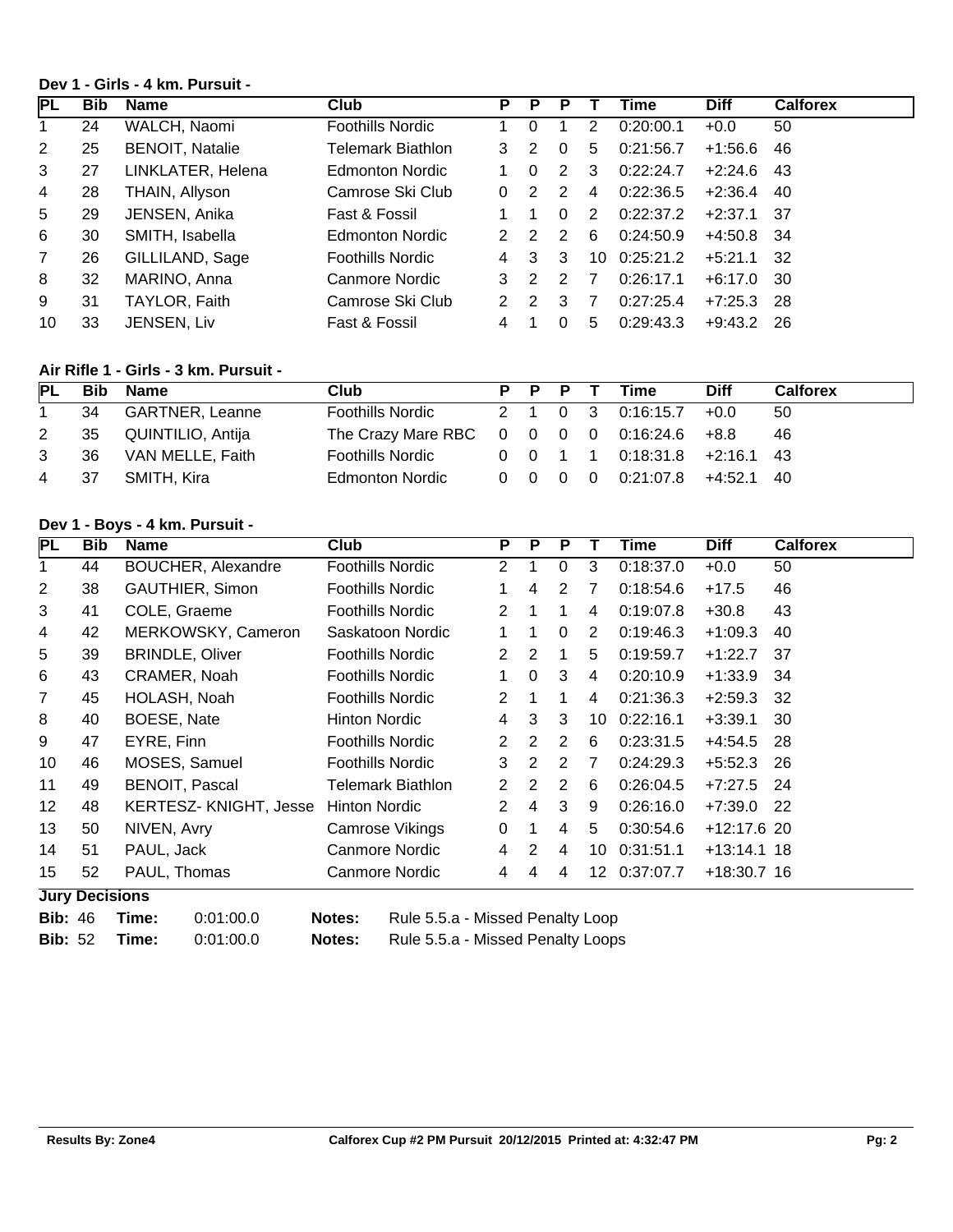## **Air Rifle 2 - Boys - 4 km. Pursuit -**

| IPL            | <b>Bib</b>            | <b>Name</b>              | <b>Club</b>              | P             | P             | Р |   | Time      | <b>Diff</b> | <b>Calforex</b> |
|----------------|-----------------------|--------------------------|--------------------------|---------------|---------------|---|---|-----------|-------------|-----------------|
| 1              | 53                    | TEW, Ronan               | <b>Hinton Nordic</b>     | $\Omega$      | 2             |   | 3 | 0:18:15.8 | $+0.0$      | 50              |
| 2              | 56                    | HAY, Rory                | Telemark Biathlon        | 0             | $\mathbf{0}$  |   |   | 0:19:10.6 | $+54.8$     | 46              |
| 3              | 54                    | <b>BRINDLE, Will</b>     | <b>Foothills Nordic</b>  |               | $\mathbf{0}$  | 0 |   | 0:19:13.6 | $+57.8$     | 43              |
| 4              | 55                    | <b>QUINTILIO, Henrik</b> | The Crazy Mare RBC       | $\Omega$      |               | 2 | 3 | 0:20:21.9 | $+2:06.1$   | 40              |
| 5              | 58                    | GAUTHIER, François       | <b>Foothills Nordic</b>  |               |               | 3 | 5 | 0:21:43.4 | $+3:27.6$   | -37             |
| 6              | 57                    | <b>SKARSGARD, Marcus</b> | <b>Foothills Nordic</b>  | 3             | $\Omega$      |   | 4 | 0:22:17.0 | $+4:01.2$   | -34             |
| $\overline{7}$ | 62                    | JANSSEN, Cameron         | <b>Telemark Biathlon</b> | $\Omega$      | 3             | 4 | 7 | 0:23:09.7 | +4:53.9     | -32             |
| 8              | 59                    | MCCORKINDALE, Euan       | <b>Foothills Nordic</b>  | 3             | 3             |   | 7 | 0:23:14.5 | $+4:58.7$   | -30             |
| 9              | 61                    | SEKORA, Lance            | Devon Nordic             | 2             | 4             | 3 | 9 | 0:23:38.5 | $+5:22.7$   | -28             |
| 10             | 60                    | SORATHIA, Ethan          | <b>Foothills Nordic</b>  | $\mathcal{P}$ | $\mathcal{P}$ | 2 | 6 | 0:26:04.1 | $+7:48.3$   | 26              |
| 11             | 63                    | DEJONG, Willem           | <b>Foothills Nordic</b>  | 0             | 3             | 5 | 8 | 0:26:47.8 | $+8:32.0$   | -24             |
|                | <b>Luny Depicions</b> |                          |                          |               |               |   |   |           |             |                 |

- **Jury Decisions**
- 

**Bib:** 55 **Time:** 0:01:00.0 **Notes:** Rule 5.5.a Missed Penalty Loop

# **Dev 2 - Girls - 4 km. Pursuit -**

| PL | <b>Bib</b> | Name                      | Club                    | P             | Р        |               |                | Time      | <b>Diff</b>   | <b>Calforex</b> |
|----|------------|---------------------------|-------------------------|---------------|----------|---------------|----------------|-----------|---------------|-----------------|
| 1  | 64         | SHERRINGTON, Jenna        | <b>Foothills Nordic</b> | $\mathcal{P}$ | $\Omega$ |               | 2              | 0:17:22.5 | $+0.0$        | 50              |
| 2  | 65         | PARADIS, Pascale          | <b>Foothills Nordic</b> | 4             |          | 4             | 9              | 0:19:38.9 | $+2:16.4$     | 46              |
| 3  | 66         | ALTWASSER, Kaitlyn        | Foothills Nordic        |               |          |               | 6              | 0:20:12.2 | $+2:49.7$     | 43              |
| 4  | 67         | <b>BOBIER, Sol</b>        | <b>Edmonton Nordic</b>  |               | 4        |               |                | 0:21:29.9 | $+4:07.4$     | 40              |
| 5  | 68         | OSNESS, Emma              | <b>Foothills Nordic</b> | 4             |          | 2             | 9              | 0:21:40.2 | $+4:17.7$ 37  |                 |
| 6  | 70         | CHAMBERS, Lexi            | <b>Foothills Nordic</b> |               | 5        | 2             | 10             | 0:22:57.1 | $+5:34.6$ 34  |                 |
| 7  | 71         | <b>BOUCHER, Gabrielle</b> | <b>Foothills Nordic</b> | 3             | 4        | 4             | 11             | 0:23:51.9 | +6:29.4       | - 32            |
| 8  | 69         | BARGEN, Sarah             | Biathlon Saskatchewan 2 |               | 3        | $\Omega$      | 5              | 0:24:25.7 | +7:03.2       | - 30            |
| 9  | 72         | PARK, Talia               | Biathlon Saskatchewan 1 |               |          | $\mathcal{P}$ | $\overline{4}$ | 0:31:47.8 | $+14:25.3$ 28 |                 |

# **Air Rifle 2 - Girls - 4 km. Pursuit -**

| PL             | <b>Bib</b> | Name                     | <b>Club</b>             | P             | P | Р             |          | Time      | <b>Diff</b>  | <b>Calforex</b> |
|----------------|------------|--------------------------|-------------------------|---------------|---|---------------|----------|-----------|--------------|-----------------|
|                | 73         | <b>BREWSTER, Cassidy</b> | Devon Nordic            |               | 0 |               |          | 0:21:15.6 | $+0.0$       | 50              |
| 2              | 74         | BANSER, Makenna          | Telemark Biathlon       | 0             | 0 | 3             | 3        | 0:21:27.2 | $+11.6$      | 46              |
| 3              | 76         | LEVASSEUR, Paige         | Devon Nordic            | 0             | 0 | 0             | $\Omega$ | 0:21:32.7 | $+17.1$      | 43              |
| $\overline{4}$ | 75         | FRIESEN, Kira            | Telemark Biathlon       |               | 3 | 2             | 6        | 0:22:15.5 | $+59.9$      | 40              |
| 5              | 79         | KLOTZ, Aria              | <b>Foothills Nordic</b> |               |   |               | 3        | 0:23:32.2 | $+2:16.6$ 37 |                 |
| 6              | 82         | KLAFKI, Anya             | <b>Foothills Nordic</b> | 3             | 2 | $\mathcal{P}$ | 7        | 0:25:04.5 | $+3:48.9$ 34 |                 |
| 7              | 81         | HULSHOF, Alexandra       | <b>Foothills Nordic</b> | 4             | 2 | 3             | 9        | 0:25:36.8 | $+4:21.2$ 32 |                 |
| 8              | 77         | BREWSTER, Dani           | Devon Nordic            | $\mathcal{P}$ | 2 | 3             | 7        | 0:25:48.5 | +4:32.9      | - 30            |
| 9              | 83         | <b>PARADIS, Desiree</b>  | <b>Foothills Nordic</b> | 2             | 0 | 4             | 6        | 0:26:28.1 | $+5:12.5$    | -28             |